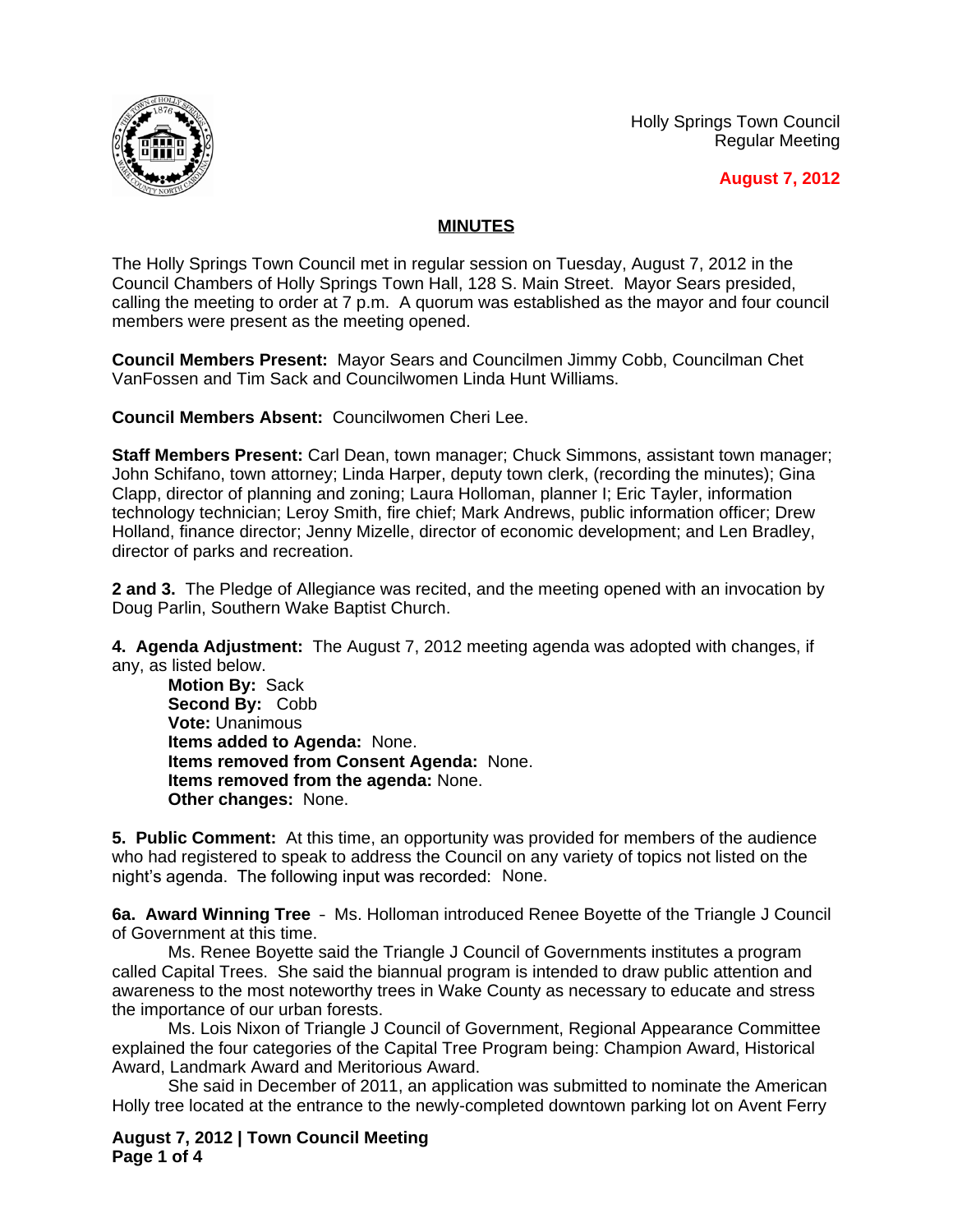Road shared with Holly Springs United Methodist Church. In June of this year, the Town was informed that this tree won a Capital Trees Award in the Meritorious category, which recognizes trees that, if kept in good health, have the potential to be a long-standing part of the community and now learning the tree is as old as Mayor Sears, also wins the Historical category.

Mayor Sears presented the Meritorious and Historical awards to Jon Petty representing the United Methodist Church.

**Action:** No Action.

**6b. Farmers** Market Week – Ms. Clapp said the Town of Holly Springs Department of Planning and Zoning operates The Farmers Market in the Holly Springs Village District. The market is in its sixth season and is bigger and better than ever.

She said this year, the market has received more than \$13,000 in sponsorships and inkind donations, showing the support of our business community regarding the importance of the Town in providing this unique weekly event. The market has been averaging more than 600 patrons each week, despite the hot summer that we have been having. This is twice as many visitors each week than last year.

The week of Aug. 5 through 11 is National Farmers Market Week as designated by the United States Department of Agriculture. In celebration of Farmers Market Week, Mayor Sears encourages all residents to come out to The Farmers Market to get fresh and nutritious produce, meat, eggs, baked goods and artisanal foods each Saturday from May through mid-October.

Mayor Sears presented to planning department a proclamation announcing August  $5<sup>th</sup>$  -11<sup>th</sup> as Farmers Market Week.

**Action:** No Action.

**7. Consent Agenda:** The Council approved a motion to approve all items on the Consent Agenda. The motion carried following a motion by Councilman Sack, a second by Councilman Cobb and a unanimous vote. The following actions were affected:

7a. Minutes - The Council approved minutes of the Council's regular meetings held June 5 and July 3 and a special meeting held June 29, 2012.

7b. Budget Amendment, \$30,000 - The Council adopted an amendment to the FY 2012-13 budget in the amount of \$30,000 to cover costs of potential land acquisition. *A copy of budget amendment is attached to these minutes.*

7c. Educational Partnership Agreements with Columbia Southern University and Waldorf College – The Council approved memoranda of understanding creating educational partnerships with Columbia Southern University and Waldorf College for public safety staff.

7d. Fire Station #3 Lease Agreement Extension – The Council approved an extension of lease for fire station No. 3.

7e. Resolution 12-15 – The Council adopted Resolution 12-15 declaring surplus property and authorizing its sale to Wake County Public School System. *A copy of Resolution 12-15 is attached to these minutes.*

**8a. Bond Order** – Mr. Holland said this request is for Council to consider adopting an authorization Bond Order for the refunding bonds required by statute. The maximum amount to be refunded is set at a conservative amount of \$15,200,000 under this bond order. This is enough to cover paying off the old bonds and the financing costs. This refunding has the potential to save the Town about \$7 million in future interest cost.

Bob Jessup of Sanford Holshouser, LLP reviewed the timeline of the General Obligation and Refunding Bonds and the savings of future interest cost.

**Action:** The Council approved a motion to adopt Bond Order authorizing the issuance of General Obligation Refunding Bonds in the maximum amount of \$15,200,000.

**August 7, 2012 | Town Council Meeting Page 2 of 4 Motion By:** Cobb **Second By:** VanFossen **Vote:** Unanimous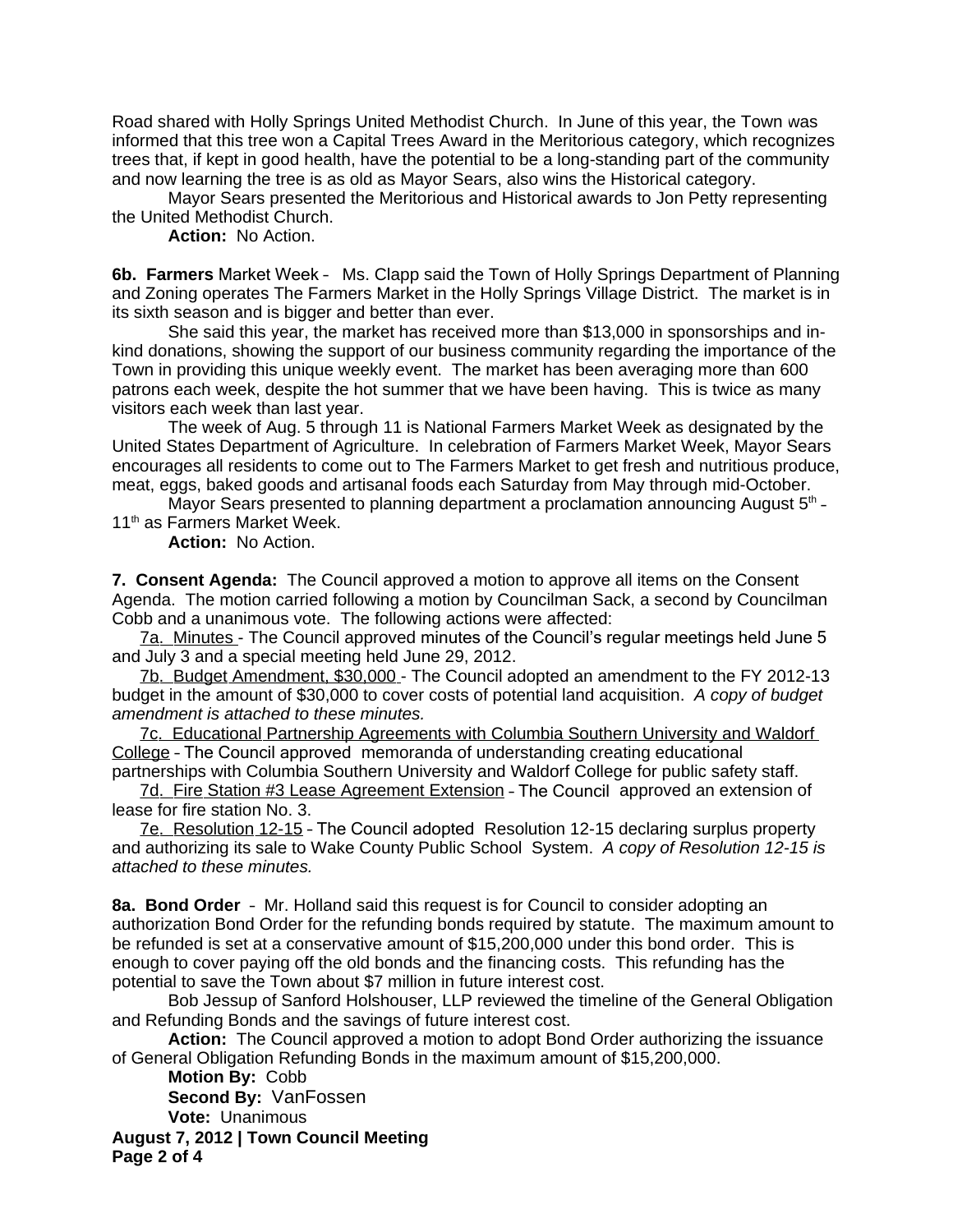*A copy of Bond Order is attached to these minutes.*

**8b. Street Tree Maintenance and Enforcement Policy Statement** – Ms. Holloman said for several years, staff has been working on new street tree requirements for approved subdivisions as well as establishing maintenance policies for those existing street trees in selected neighborhoods throughout the Town. The new street tree requirements are scheduled to come before Town Council on August 21<sup>st</sup> and before that can occur, a maintenance policy must be set in place.

Through several collaborative meetings and efforts between the Department of Engineering, Parks and Recreation, Planning and Zoning, and Public Works, a policy statement has been compiled that would work toward setting forth clear and concise requirements as necessary for street trees to grow and thrive in the community for years to come.

Councilman VanFossen said that he disagrees with the policy as written, because originally the Town ordinance required the developers at their expense to install street trees in the easement and this policy is making the tree maintenance and cost the homeowner's responsibility.

Luncie McNeil said the Town has trouble with overgrown street trees that are causing damages to garbage trucks, as well as, traffic lights and Progress Energy lines. The Town is not equipped to handle this type of work.

After much discussion about enforcement and liability of street trees in the Town's easements, the Council Members agreed they were uncomfortable with the Town requiring the homeowner responsible for tree maintenance or the cost.

Councilman Sack made a motion to approve the Street Tree Maintenance and Enforcement policy statement with an amendment to delete "6. If no action is taken, the Town's Public Works Department will perform the needed tree maintenance and will bill the property owner for labor performed and any other applicable fees in accordance with the rates contained within the adopted Town's fee schedule." The motion failed for lack of a second.

After further discussion all Council Members were in favor to table the policy until a future Council meeting.

**Action:** The Council approved a motion to table action of the Street Tree Maintenance and Enforcement policy statement until a future meeting.

**Motion By:** VanFossen **Second By:** Cobb **Vote:** Unanimous

 **9. Other Business:** Mayor Sears reported the Southern Loop project is back on the table and will be moving forward.

Councilwoman Williams asked the Town Manager to elect a pedestrian crossing sign at Earp Street and W. Holly Springs Road for residence crossing W. Holly Springs Road traveling to Walgreens.

Councilman VanFossen reported a sidewalk needing repairs located along Avent Ferry Road in front of the Community Good Will store.

**10**. Manager's Report: Mr. Dean asked the Town Attorney to review with the Council Members a proposal to demolish or sale the old town hall/police station structure located at 127 N. Main Street.

**August 7, 2012 | Town Council Meeting Page 3 of 4** Mr. Schifano said at the July  $3<sup>rd</sup>$  meeting the Council approved authorizing the even exchange of properties located 127 and 200 N. Main Street. He said in discussions with Sand10 Properties Inc. about demolishing the old town hall/police station structure located at 127 N. Main Street, in effects to clear the property, it was suggested to surplus or salvage the structure and sale at auction along with other surplus items, like what was done with the old Hunt Community Center demolition process. All the Council Members were in consensus to authorize the Town Attorney to surplus or salvage the structure located at 127 N. Main Street.